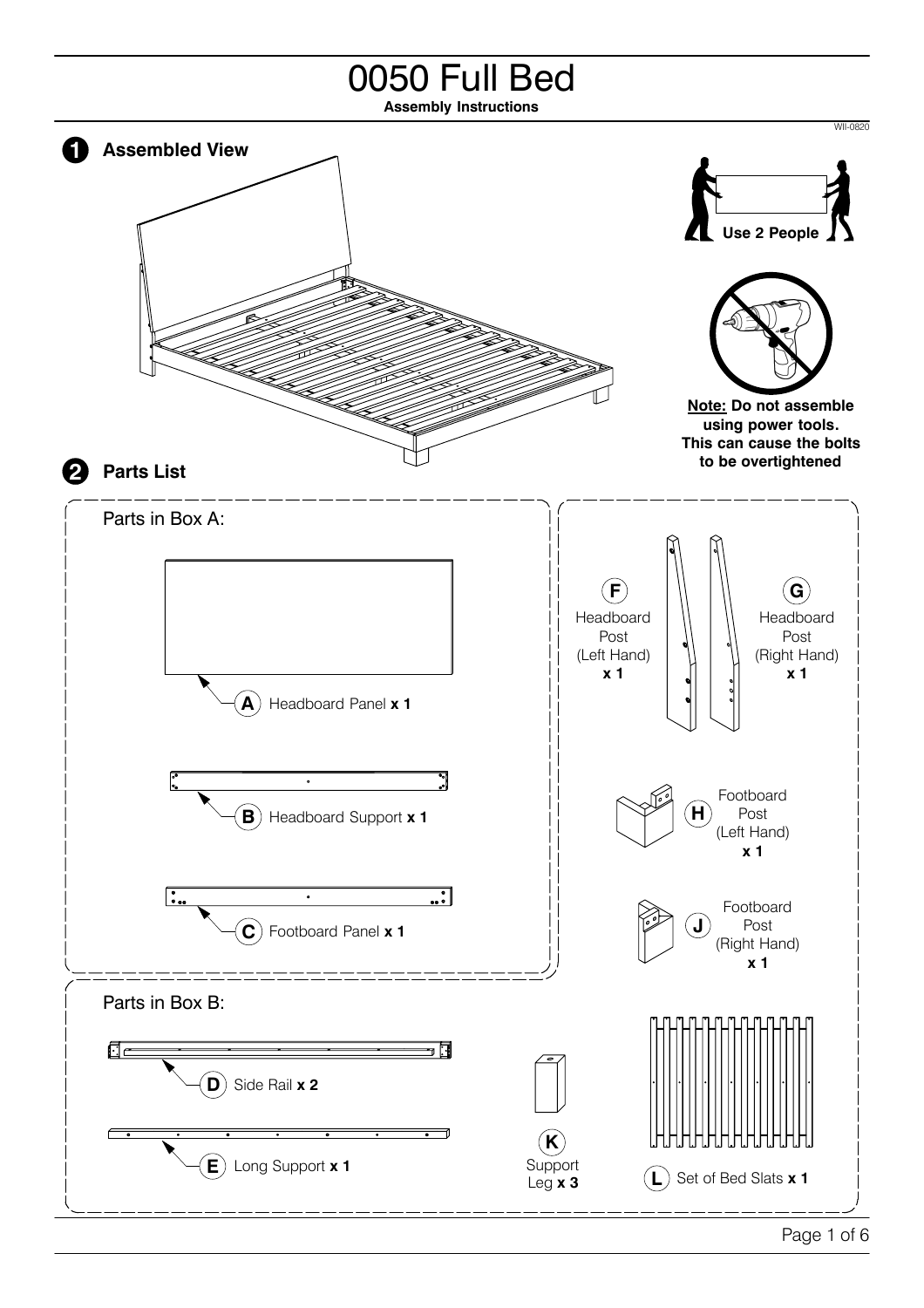## 0050 Full Bed

**Assembly Instructions**





**J**

 $\boldsymbol{a}$ 

 $\mathbf{a}^{\mathcal{G}}$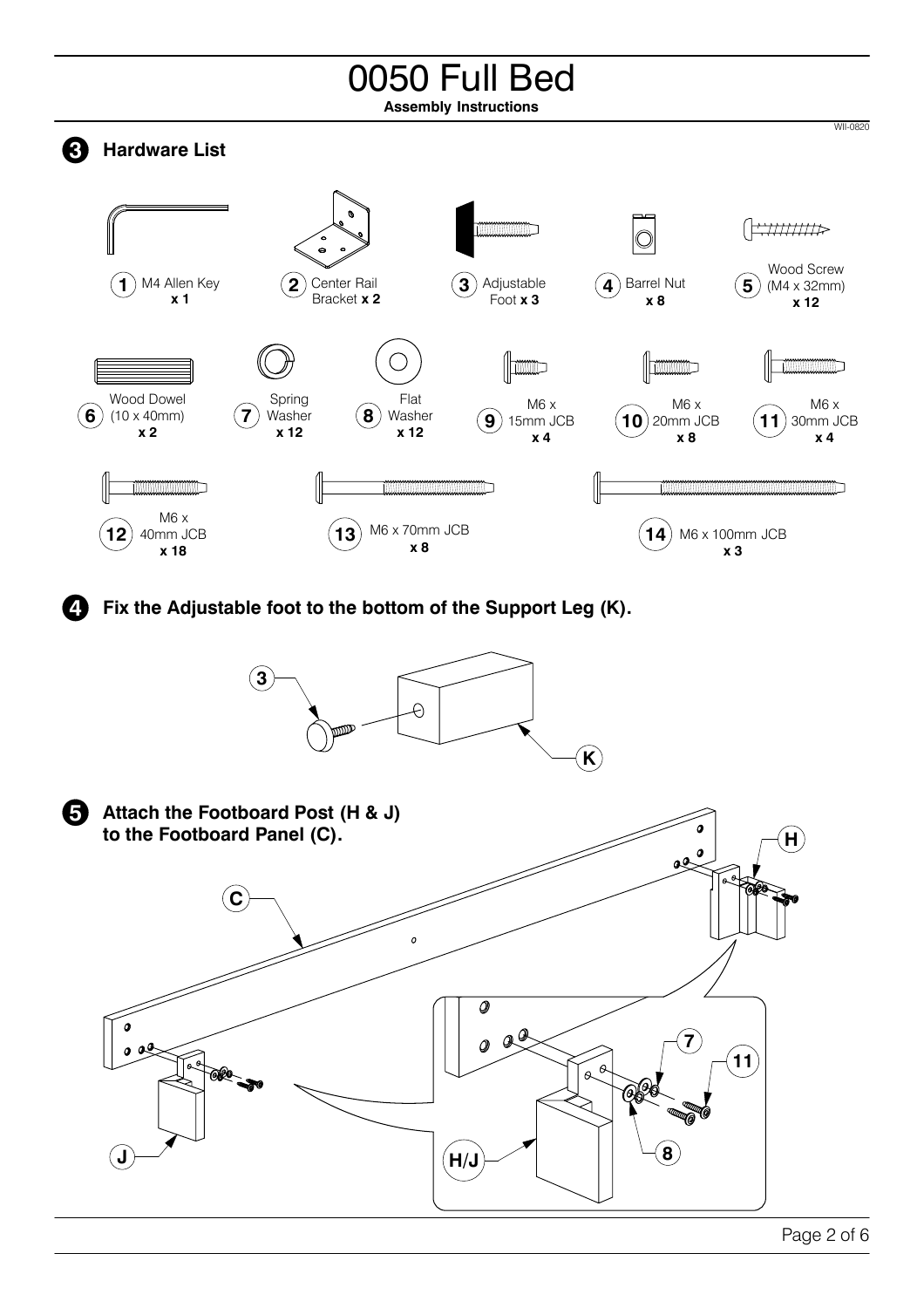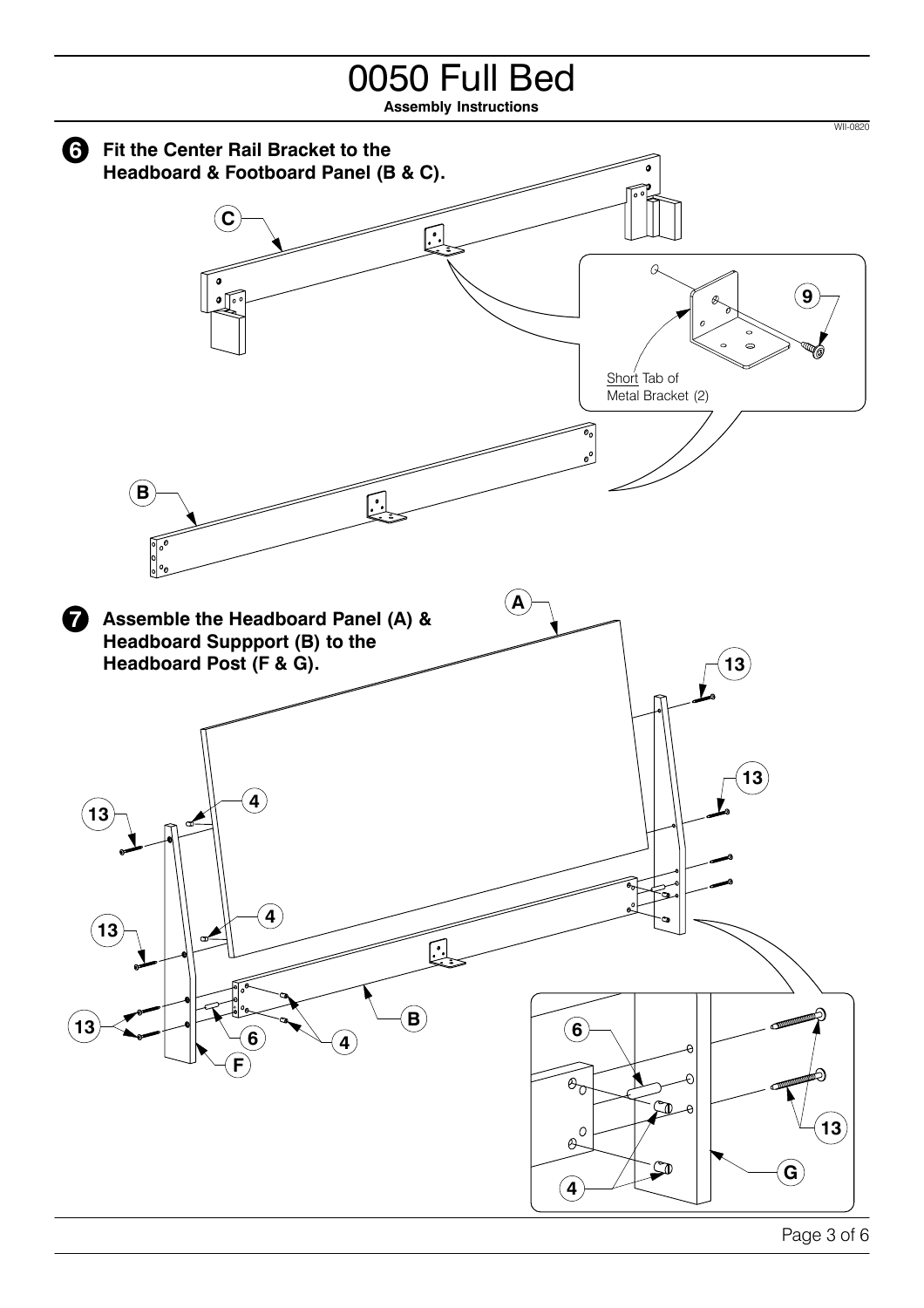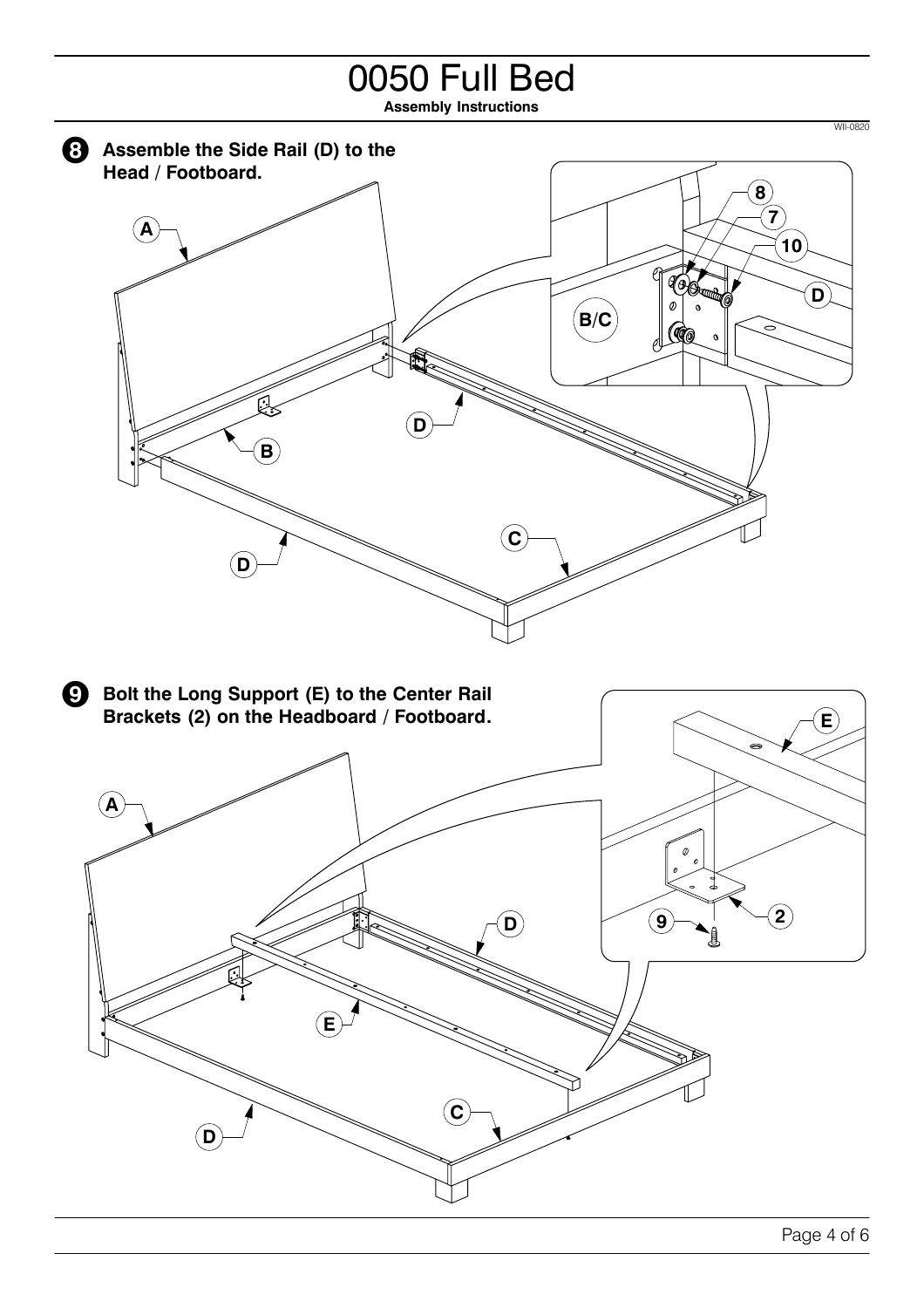